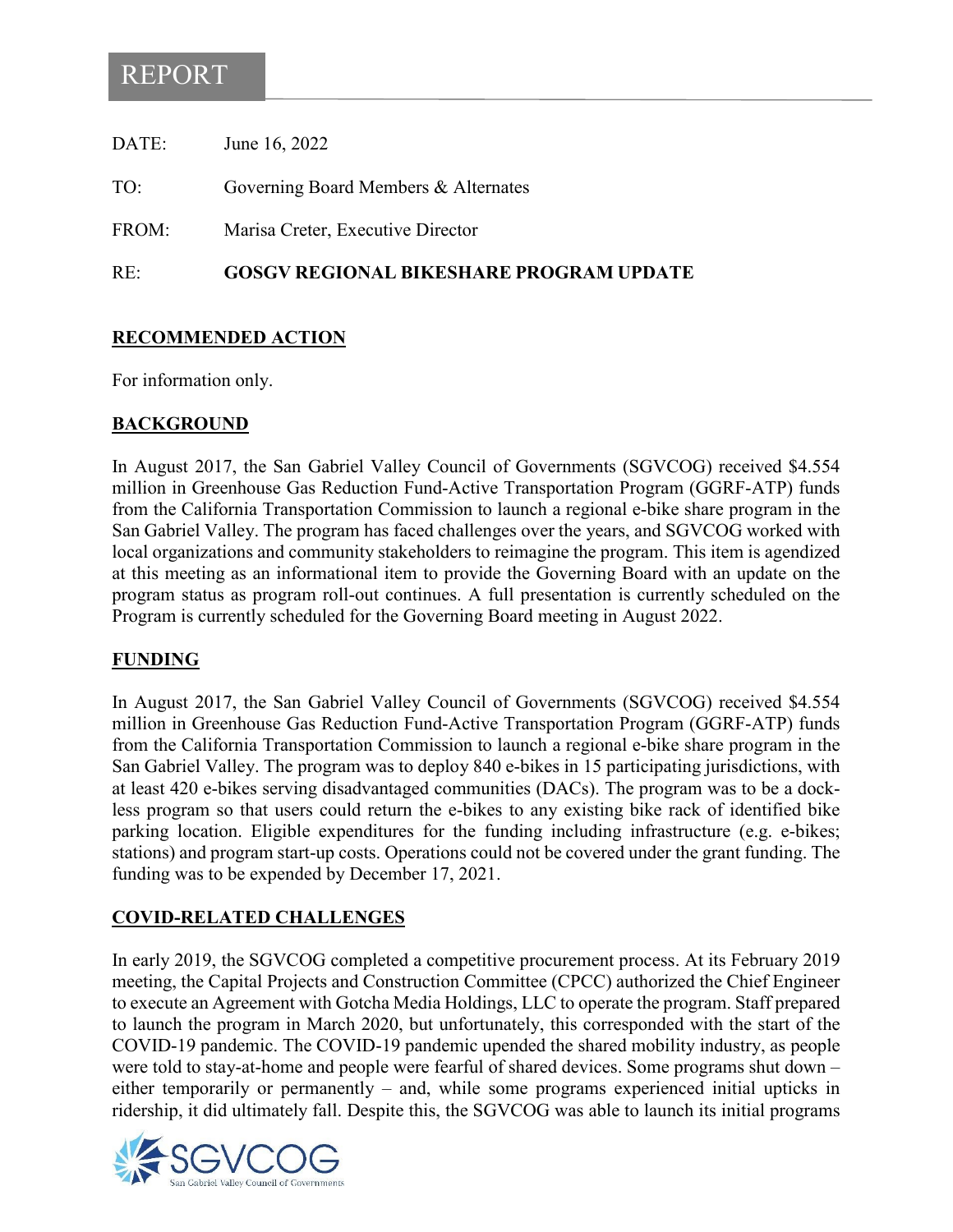in the summer of 2020. However, like most bike share programs nationwide, ridership remained low, and it was difficult for operators to cover their true operational costs. Many programs halted operations. Gotcha was not immune to these challenges and, unfortunately, as reported to the CPCC, in January 2021, the SGVCOG was notified that Gotcha ended up dissolving its operations for all of its programs across the country – including the program in the San Gabriel Valley.

### **GOSGV 2.0**

In spring 2021, SGVCOG staff convened discussions with regional stakeholders, including local non-profits and participating cities, to discuss how the program could be re-launched. While Gotcha's GoSGV program did end after approximately six months of program operation, SGVCOG staff was able to take this opportunity to re-imagine the program to serve the San Gabriel Valley even more effectively. The work completed – including the station siting and the community engagement done in coordination with ActiveSGV as part of the program roll-out – provided a strong foundation and valuable tools to reconsider the Program.

SGVCOG staff determined that a better approach to e-bike share in the San Gabriel Valley was to focus on longer-term bike "check-outs," at station locations that were primarily located off of the public right-of-way. The intent was for local businesses and community partners to serve as the station locations where users could check-out e-bikes. The additional program intent was to specifically target those users who would be the most likely to use an e-bike to replace existing drive-alone trips, thus maximizing the vehicle miles traveled (VMT) reduction of the program. These targeted users included students at colleges and universities, employees at large businesses and campus environments (including business parks), and other community members who may be inclined to try an e-bike for active transportation but may not have the money to purchase it. Ebikes typically cost several thousand dollars, and there can be many other additional barriers – including technical expertise – to initial access. For a monthly cost, users would be able to "checkout" an e-bike for an extended period of time and, during that time, have exclusive access to that e-bike as their own. This program design would not only maximize the VMT impact of the program but also minimize the staffing costs associated with operating the program, as bike rebalancing would be a much smaller component of the Program.

#### **GOSGV PROGRAM IMPLEMENTATION**

#### *E-Bikes*

In September 2021, staff released a request for quotes (RFQ) for the purchase of 840 e-bikes, including traditional e-bikes and cargo e-bikes. At its October 2021 meeting, the CPCC authorized the Executive Director to execute purchase orders (POs) for the purchase of e-bikes with the selected vendors.

- B-Cycle: purchase of 828 e-bikes;
- Pedal Movement, LLC: purchase of 12 cargo e-bikes.

SGVCOG staff executed these POs in late 2021, and the e-bikes and cargo e-bikes were made available to the SGVCOG. The success in being able to purchase bikes and have them delivered within the grant funding timelines is particularly notable because there continues to be worldwide shortages of e-bikes and massive supply-chain issues.

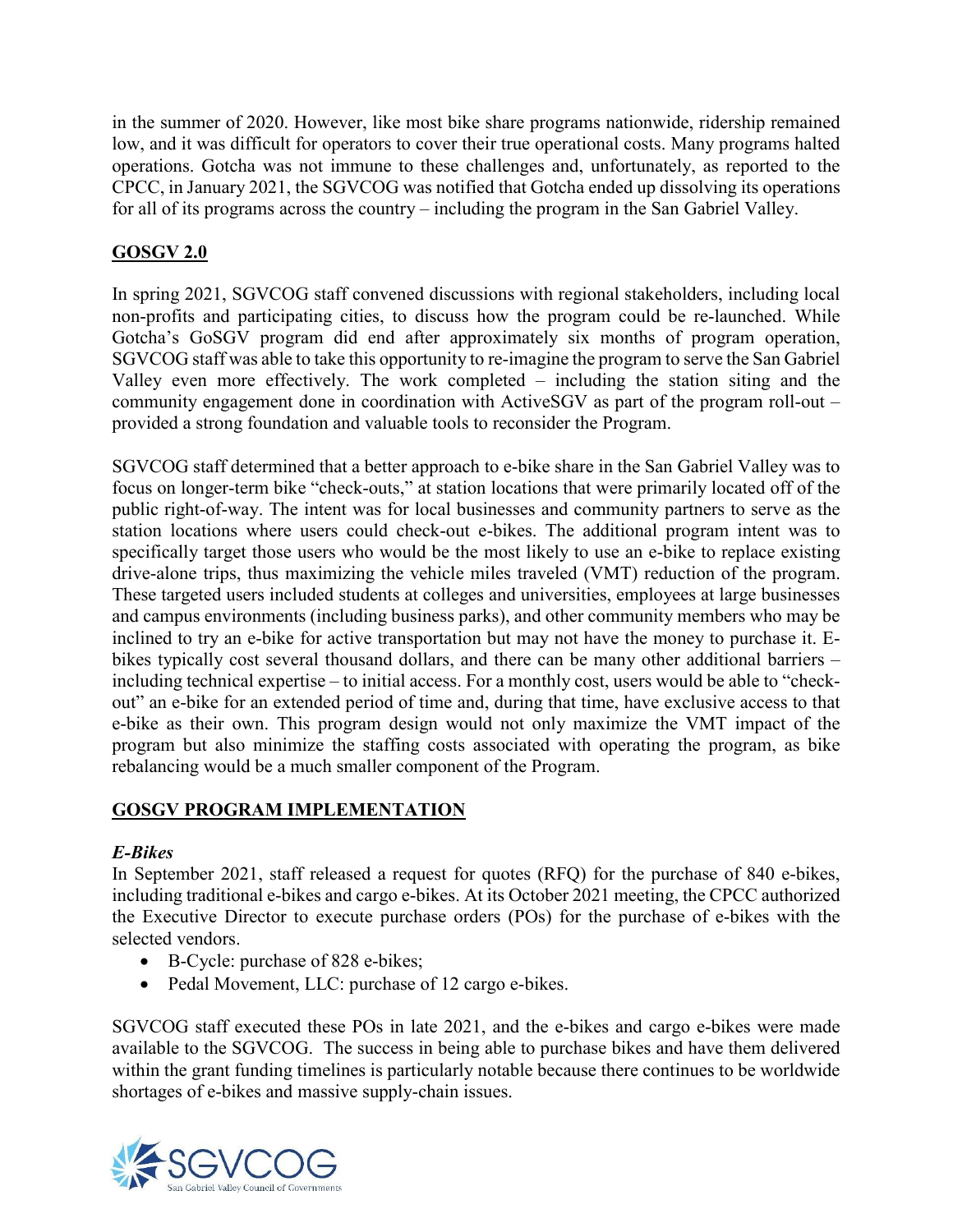

**BCycle: 3-speed Shimano** 



# **Pedal Movement: Urban Arrow Family Cargo Bike**

#### *Program Operator*

To support program operations, in October 2021, the SGVCOG released a request for proposals (RFP) to select an operator for this modified program. The RFP established the following general scope of work for the operator:

- Manage/administer program that provides longer-term check-out periods for users, including processes, procedures, practices, and schedules for e-bike deployment, customer usage/check-out, customer service, pricing, marketing, and data management to support program viability;
- Manage receipt and inventory of up to 840 e-bikes;
- Provide ongoing, regular maintenance and repair to ensure the e-bikes are in safe and good working condition;
- Provide intuitive, user-friendly, and accessible reservation and registration processes for users;
- Provide customizable user-fee structure that ensures system sustainability;
- Coordinate with SGVCOG and e-bike vendor to accept and manage customer payments;
- Incorporate strategies to minimize e-bike loss that could occur through the non-return of ebikes, theft, or other mechanisms;
- Incorporate partnerships with local entities (e.g. nonprofits, colleges/universities, local businesses) to support program roll-out and implementation;
- Deploy at least 50% of e-bikes to serve disadvantaged communities;
- Be financially self-sustaining through rider fees, sponsorships, and/or other private funding mechanisms.

The grant does not fund operations; thus, the operator would not receive any funding from the SGVCOG to operate this program. The program was to be entirely self-sustaining through rider fees and sponsorships, although the SGVCOG would also actively look for other additional funding sources – including grants and sponsorships – that could support the operation of the program in the future.